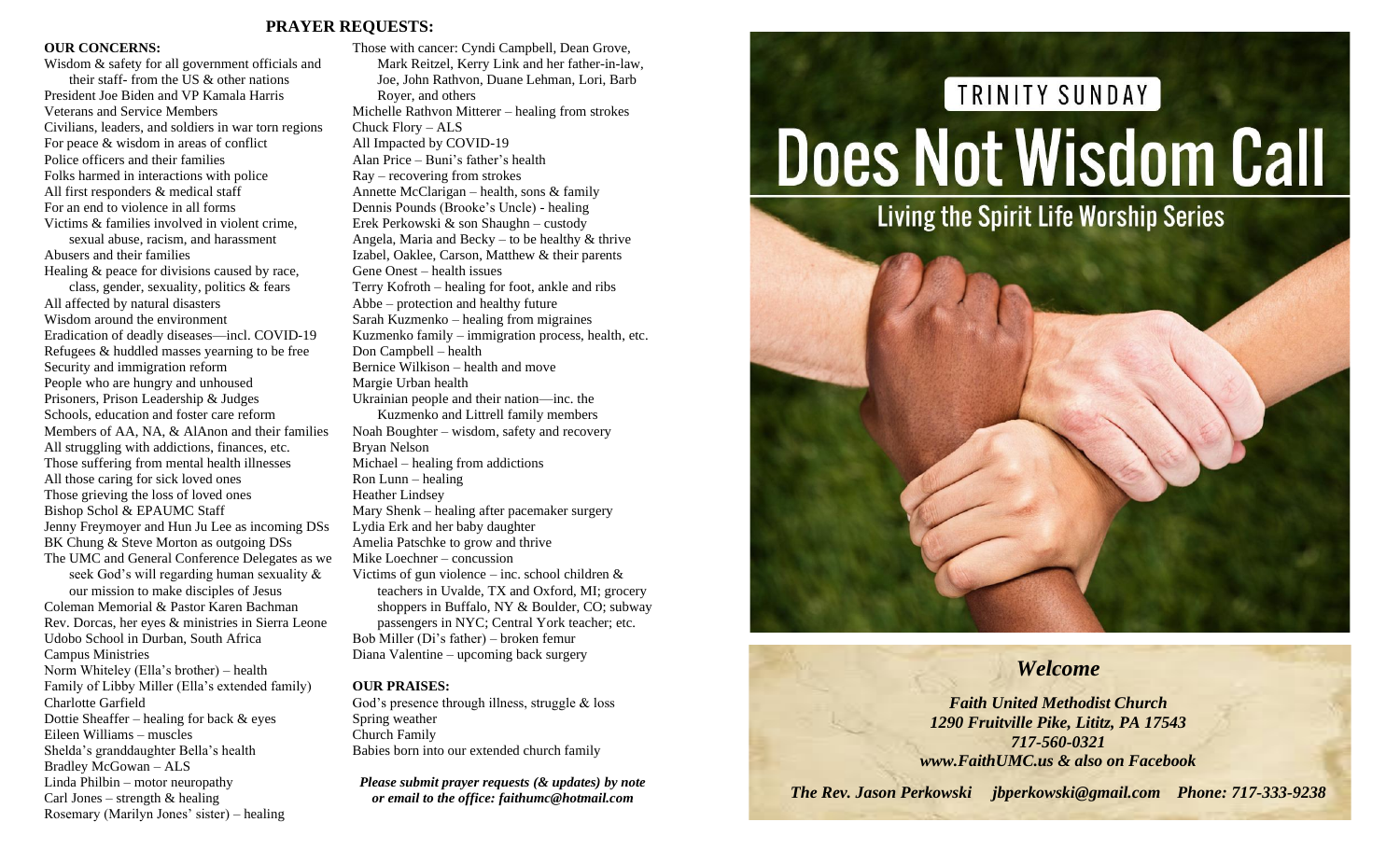# *Faith United Methodist Church*



### **June 12, 2022 at 10:30 AM – Trinity Sunday**

**ELCOME:** We come together to worship the loving communal God who has chosen to be revealed as the Father Creator, the Son who lived among us, and the Holy Spirit who ministers powerfully within us. You are welcome in this sacred space no matter who you are; from where you have come; what experiences, struggles or gifts you bring; or the questions, doubts  $\&$ beliefs you carry. We are so glad you are here – and pray you find what you came looking for! *W*

**THANKS FOR COMING:** *If you are joining us for the first time, please sign the guest book in the hallway. We would love to stay in touch with you. If you're worshiping online, please 'sign in' by commenting on the video. There are red pads in each row for everyone to sign in during the service.*

#### **OUR OFFERINGS OF PRAYERS, PRESENCE, GIFTS, SERVICE & WITNESS**

*Offering plates are on the altar & by the doors to the sanctuary. You may also give online or by mail.*

Alex Drolet & Pastor Jason

#### **A TIME FOR CENTERING & PRAYER**

| <b>*CALL TO WORSHIP</b> |
|-------------------------|
|-------------------------|

**Pastor Jason & God's People** 

*Church of South India 20th C. BOW #412*

Everlasting God: You have revealed yourself as Father, Son, and Holy Spirit,

**And ever live and reign in the perfect unity of love.**

Grant that we may always hold firmly and joyfully to this faith,

**And, living in praise of your divine majesty, may finally be one in you.**

[You] who are three persons in one God, for ever and ever. Amen

| *PRAISE                                                       | <b>Hear our Praises</b>                                                        | <b>MSFPW2#64</b>                                                           |
|---------------------------------------------------------------|--------------------------------------------------------------------------------|----------------------------------------------------------------------------|
| <b>SCRIPTURE LESSON</b>                                       | Psalm 8<br>This is the Word of the Lord - Thanks be to God!                    | Rhonda Leese                                                               |
| *HYMN                                                         | For the Beauty of the Earth                                                    | UMH #92 v.1-3, 5                                                           |
| THE PRAYERS OF GOD'S PEOPLE<br><b>&amp; THE LORD'S PRAYER</b> |                                                                                | If worshiping online, you may post your prayer requests<br><b>UMH #895</b> |
| <b>SCRIPTURE LESSON</b>                                       | Proverbs 8:1-4, 22-31<br>This is the Word of the Lord - Thanks be to God!      | <b>Rhonda Leese</b>                                                        |
| <b>ANTHEM</b>                                                 | In the Calm                                                                    | <b>Faith Singers</b>                                                       |
| <b>SCRIPTURE LESSON</b>                                       | <b>Romans 5:1-5</b><br>This is the Word of the Lord — <b>Thanks be to God!</b> | <b>Rhonda Leese</b>                                                        |
| <b>CHILDREN'S TIME</b>                                        |                                                                                | <b>Amy Boughter</b>                                                        |
| *HYMN                                                         | Holy, Holy, Holy                                                               | <b>UMH #64</b>                                                             |

| <b>SCRIPTURE LESSON</b> | John 16:12-15                                           | <b>Rhonda Leese</b> |
|-------------------------|---------------------------------------------------------|---------------------|
|                         | This is the Word of the Lord — <b>Thanks be to God!</b> |                     |
| <b>SERMON</b>           | <b>Does Not Wisdom Call?</b>                            | <b>Pastor Jason</b> |
| *HYMN                   | Joyful, Joyful, We Adore Thee                           | <b>UMH #89</b>      |
|                         |                                                         |                     |

#### **BENEDICTION & SENDING FORTH**

*\* You are invited to stand*

**Director of Worship:** Shannon Edwards **AV Tech:** Dennis Meck, Sr. **Pastor:** The Rev. Jason Perkowski **Ministers:** The People of God

#### **WORSHIP SERVICES ARE ALSO BROADCAST on Facebook & our website.**

**COVID PROTOCOLS: Masks are optional.** We will still be sitting every other row for social distancing.

**OFFICE COMMUNICATION:** Hours vary. Contact us directly for availability. Messages left on the office phone, 717-560-0321 or email: [faithumc@hotmail.com,](mailto:faithumc@hotmail.com) will be checked on weekdays. Contact Pastor Jason at 717-333-9238 o[r jbperkowski@gmail.com](mailto:jbperkowski@gmail.com) and leave a *detailed message*. He is spending time with family from Friday at Noon thru Saturday and may not respond to non-emergencies during those times.

**JUNIOR CHURCH** is paused for the summer. We will resume on Sept 11th in-person during worship.

YOUTH GROUP, SUNDAYS, 5-7 PM at Faith UMC. 5<sup>th</sup>-12<sup>th</sup> graders are invited—and those just finishing 4 th grade. **Sign up in the hall** or by contacting Pastor Jason **to be the 2nd adult and/or to provide a meal.** Bring friends to join in the fun. Each week are dinner, games and a lesson. No meeting on Father's Day 6/19.

**CHATTING CLUB: MONDAYS AT 7 PM BY ZOOM** Everyone is invited to join us for these interactive discussions on different topics each week. This week: *Newswriter's Advice for Hard Times: Unplug From News for a While* to avoid the constant stream of bad news. We will explore that comment and consider what the Bible has to say regarding maintaining a healthy and holy outlook. Join us at: <https://us02web.zoom.us/j/86190453518?pwd=cEVDeDljeThaaWVlYjlQWmZjTm5oUT09>

**BIBLE STUDY on THURSDAYS at 6:30 PM** with Mike Shifflet at Oregon Community UMC.

**MORNING BIBLE STUDY – FRIDAYS AT 10AM:** Join us **in person** in the Faith UMC Fellowship Hall or by Zoom: <https://us02web.zoom.us/j/83172825482?pwd=VzBkd2p0ci9KZ1BqMUZqN1NOamh4dz09>

**THANK YOU FOR YOUR PAST SUPPORT FOR OUR MEDICINE BOTTLE COLLECTION PROJECT.** This project is on hold. Please do not bring bottles to the church at the present time.

**IN NEED OF HELP:** Contact Pastor Jason. You can also dial **2-1-1 or visit [www.211.org](http://www.211.org/)** to reach the **United Way Call Center** for **social services. The Crisis Intervention Lifeline is (717) 394-2631.**

**POWER Interfaith Lancaster County** is part of a statewide group of people of faith working on making our commonwealth more just. They are working on fair funding for public schools, positive interactions between police & communities, a healthier environment & climate, economic justice, etc. Pastor Jason invites anyone interested in learning more to contact him. **He would like to see our church officially engage in this work.** 

**THE SENIOR MEN'S LUNCH** on June 16th at 11:30 a.m. will be held at the Chives American Grill in Brethren Village, 3001 Lititz Pike, Lititz. Those planning to attend must let Alan Strait (717-239-9055 or [alan@alansimages.net\)](mailto:alan@alansimages.net) know by June 14th so we can give an accurate count for our reservations.